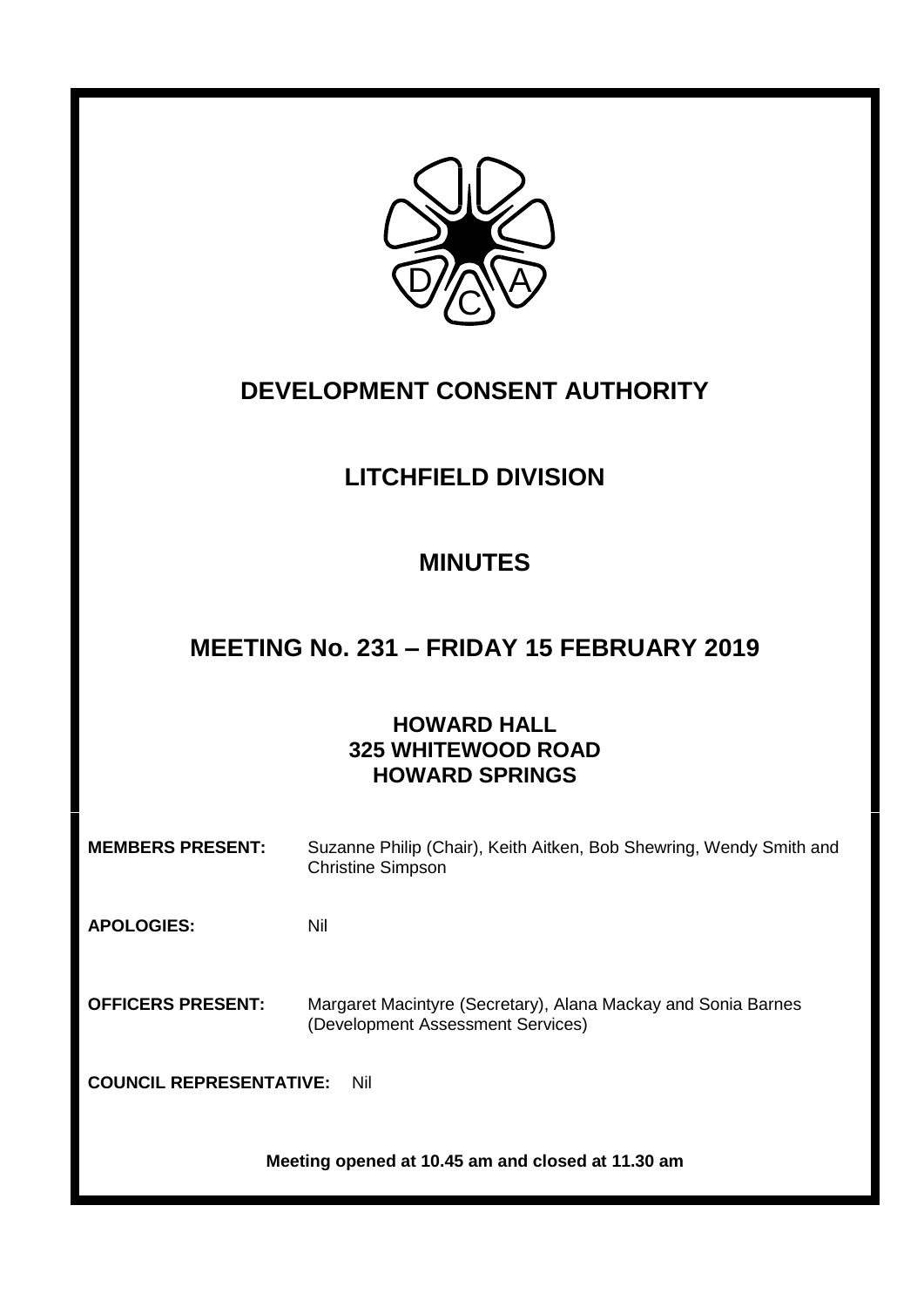**MINUTES RECORD THE EVIDENTIARY STAGE AND THE DELIBERATIVE STAGE SEPARATELY. THESE MINUTES RECORD THE DELIBERATIVE STAGE. THE TWO STAGES ARE GENERALLY HELD AT DIFFERENT TIME DURING THE MEETING AND INVITEES ARE PRESENT FOR THE EVIDENTIARY STAGE ONLY.**

#### **ITEM 1 SUBDIVISION AND CONSOLIDATION TO CREATE THREE LOTS SECTION 2702 (260) WHEEWALL ROAD, HUNDRED OF CAVENAGH SECTION 5677 (5) NUMBAT COURT, HUNDRED OF STRANGWAYS SECTION 5745 (51) DUNNART COURT, HUNDRED OF STRANGWAYS APPLICANT NORTHERN PLANNING CONSULTANTS PTY LTD**

Mr Brad Cunnington (Northern Planning Consultants) and Mr George Danicic (landowner) attended.

**RESOLVED** That, the Development Consent Authority vary the requirements of Clause 11.1.1 **14/19** (Minimum Lot Sizes and Requirements) of the Northern Territory Planning Scheme and pursuant to section 53(a) of the *Planning Act*, consent to the application to develop Section 2702 (260) Wheewall Road, Hundred of Cavenagh, Section 5677 (5) Numbat Court, & Section 5745 (51) Dunnart Court, Hundred of Strangways for the purpose of a subdivision and consolidation to create three lots, subject to the following conditions:

#### **CONDITIONS PRECEDENT**

- 1. Prior to the endorsement of plans and prior to commencement of works (including site preparation), amended plans to the satisfaction of the consent authority must be submitted to and approved by the consent authority. When approved, the plans will be endorsed and will then form part of the permit. The plans must be drawn to scale and must be generally in accordance with the plans submitted with the application but modified to show:
- (a) revised boundary to lot 5677 to contain the land in Zone RL land and exclude all CN land.
- (b) a revised boundary to lot 5745 to include all CN land to the east.
- 2. Prior to the commencement of works, an Erosion and Sediment Control Plan (ESCP) is to be submitted to and approved by the Consent Authority on the advice of the Department of Environment and Natural Resources (DENR). The ESCP must be developed by a suitably qualified and experienced professional in soil and conservation or erosion and sediment control planning and should detail methods and treatments for minimising erosion and sediment loss from the site during both the clearing and establishment phases of the development. Information regarding erosion and sediment control and ESCP content is available at www.austieca.com.au and the NTP website: https://nt.gov.au/environment/soil-land-vegetation. The ESCP should be emailed for assessment to: DevelopmentAssessment.DENR@nt.gov.au

#### **GENERAL CONDITIONS**

- 3. The works carried out under this permit shall be in accordance with the drawings endorsed as forming part of this permit.
- 4. All works relating to this permit are to be undertaken in accordance with the endorsed ESCP to the requirements of the consent authority, upon the advice of the Department of Environment and Natural Resources.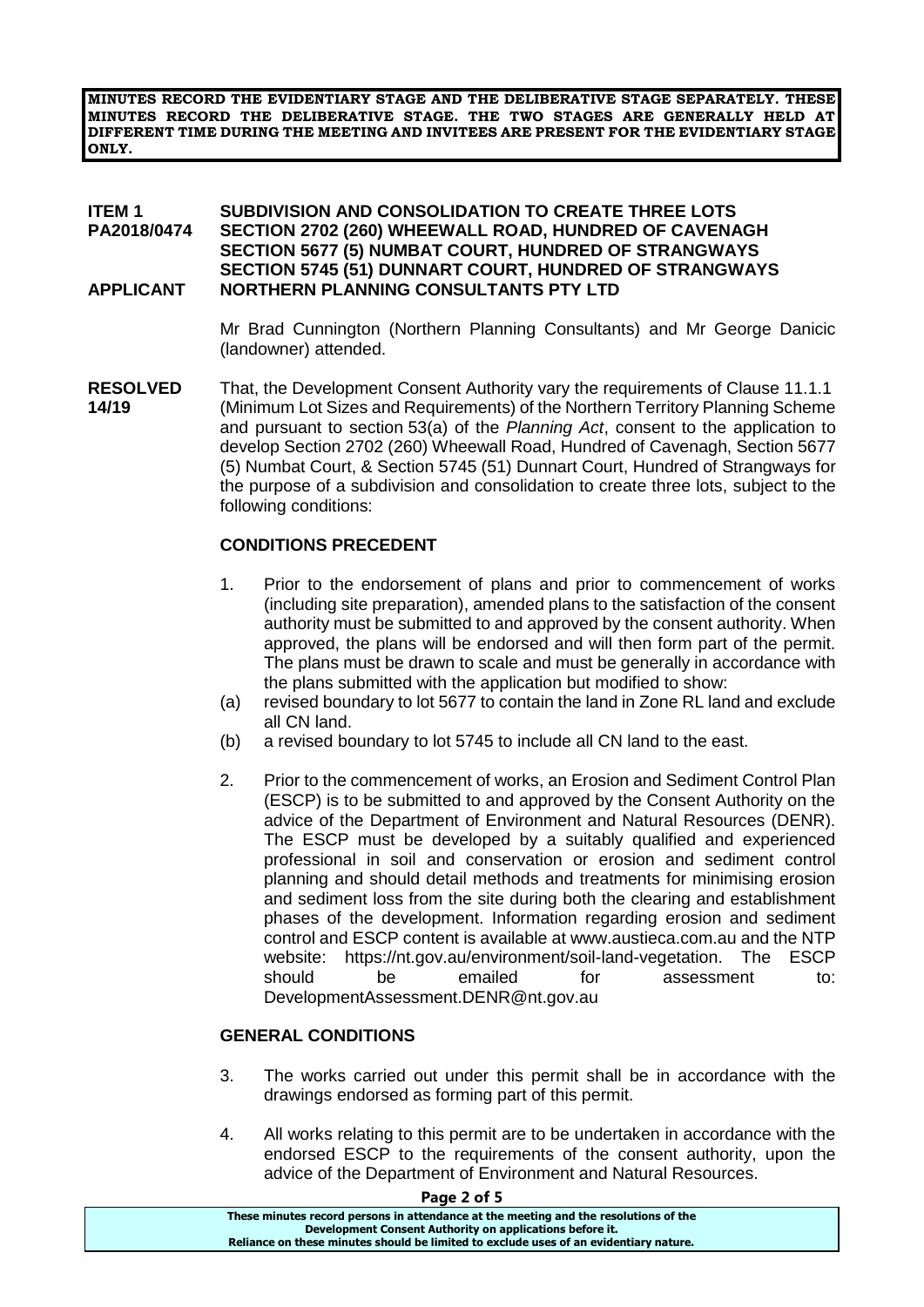- 5. All existing or proposed easements or reserves required for the purposes of stormwater drainage, roads, access or for any other purpose, shall be made available free of cost to, and in favour of, Litchfield Council and/or neighbouring property owners.
- 6. The owner of the land must enter into agreements with the relevant authorities for the provision of water supply, drainage, sewerage and electricity facilities, gas and telecommunication networks to the development/each lot shown on the endorsed plan in accordance with the authorities requirements and relevant legislation at the time.
- 7. To obtain power clearance for the proposed subdivision, the Proponent shall provide a copy of the subdivision permit and a copy of the survey plan showing the correct lot numbers.
- 8. All existing or proposed easements or reserves required for the purposes of stormwater drainage, roads, access or for any other purpose, shall be made available free of cost to, and in favour of, Litchfield Council and/or neighbouring property owners.

### **NOTES:**

- 1. Inspection fees and charges may apply in accordance with Litchfield Council's current Fees and Charges. Additional information can be found at www.litchfield.nt.gov.au.
- 2. A Works Permit is required from Litchfield Council before commencement of any work within the road reserve, which would include creation of any driveway crossover connecting to Litchfield Council's road network.
- 3. Notwithstanding any approved plans, signs within Litchfield Council's municipal boundaries are subject to approval under Clause 6.7 of the NT Planning Scheme.
- 4. Any new on-site wastewater system to be installed must be carried out by a qualified licensed Self-Certifying Plumber and must comply with the NT Code of Practice for Small On-site Sewage and Sullage Treatment Systems and the Disposal or Reuse of Sewage Effluent (The Code).
- 5. The property falls within the Vernon Arafura Fire Management Zone, which is within the Northern Fire Protection Zone. No burning may take place except where a permit to burn has been obtained. To obtain a permit to burn please contact the local fire brigade.
- 6. There are statutory obligations under the *Weeds Management Act* to take all practical measures to manage weeds on the property. For advice on weed management please contact the Department of Environment and Natural Resources.

#### **Page 3 of 5**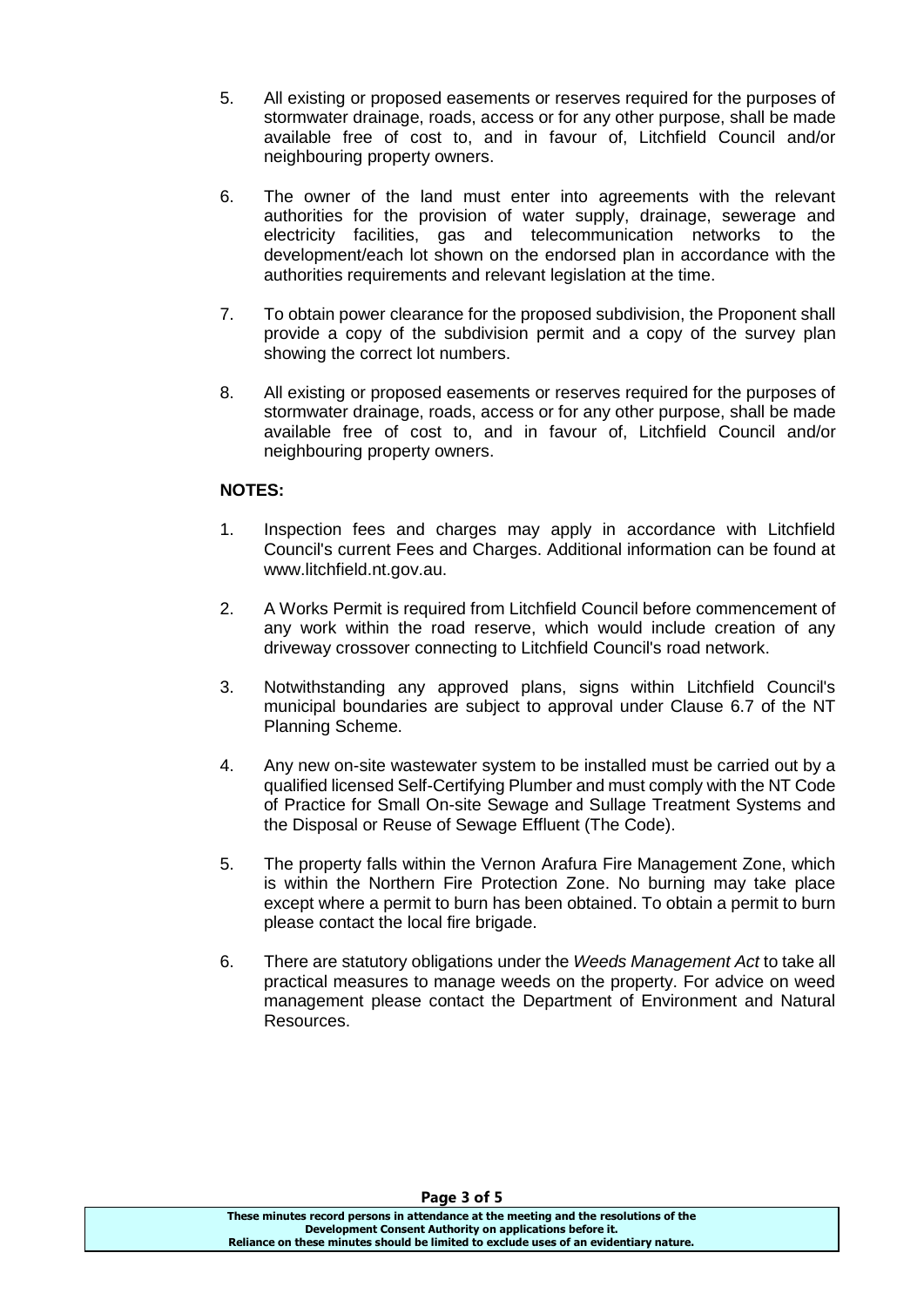7. The Aboriginal Areas Protection Authority recommends that the permit holder obtain an Authority Certificate to indemnify against prosecution under the Aboriginal Sacred Sites Act. For advice on how to obtain a certificate please contact the Aboriginal Areas Protection Authority.

### **REASONS FOR THE DECISION**

1. Pursuant to section 51(a) of the *Planning Act,* the consent authority must take into consideration the planning scheme that applies to the land to which the application relates.

The proposal is generally compliant with the relevant requirements of the NT Planning Scheme in relation to subdivisions of RL (Rural Living) zoned land. A variation to Clause 11.1.1 (Minimum Lot Sizes and Requirements) is supported for proposed Section 5677. The lot contains 1ha of unconstrained land with unconstrained access. The proposed variation to minimum lot size for Section 5677 would avoid the construction of fences and firebreaks in Zone CN. Clause 2.5, subclause 4, allows the consent authority to exercise discretion where special circumstances justify giving consent.

Whilst grazing of livestock and cultivation of pasture in Zone CN does not comply with Clause 5.22, the activity has been undertaken as a pre-existing use. As this application will extend Section 5745 to the east it will consolidate the CN land and also the area exposed to grazing.

No additional roads are required and the lots have existing connections to power and water.

2. Pursuant to section 51(j) of the *Planning Act*, the consent authority must take into consideration the capability of the land to which the proposed development relates to support the proposed development and the effect of the development on the land and on other land, the physical characteristics of which may be affected by the development.

All lots contain at least 1ha of land (and access) that is unconstrained by drainage. Each proposed lot has been determined as capable of supporting onsite wastewater systems.

A number of conditions relating to land capability will need to be applied to any permit issued to ensure that all lots approved through the proposed subdivision are suitable to support rural living.

**ACTION:** Notice of Consent and Development Permit